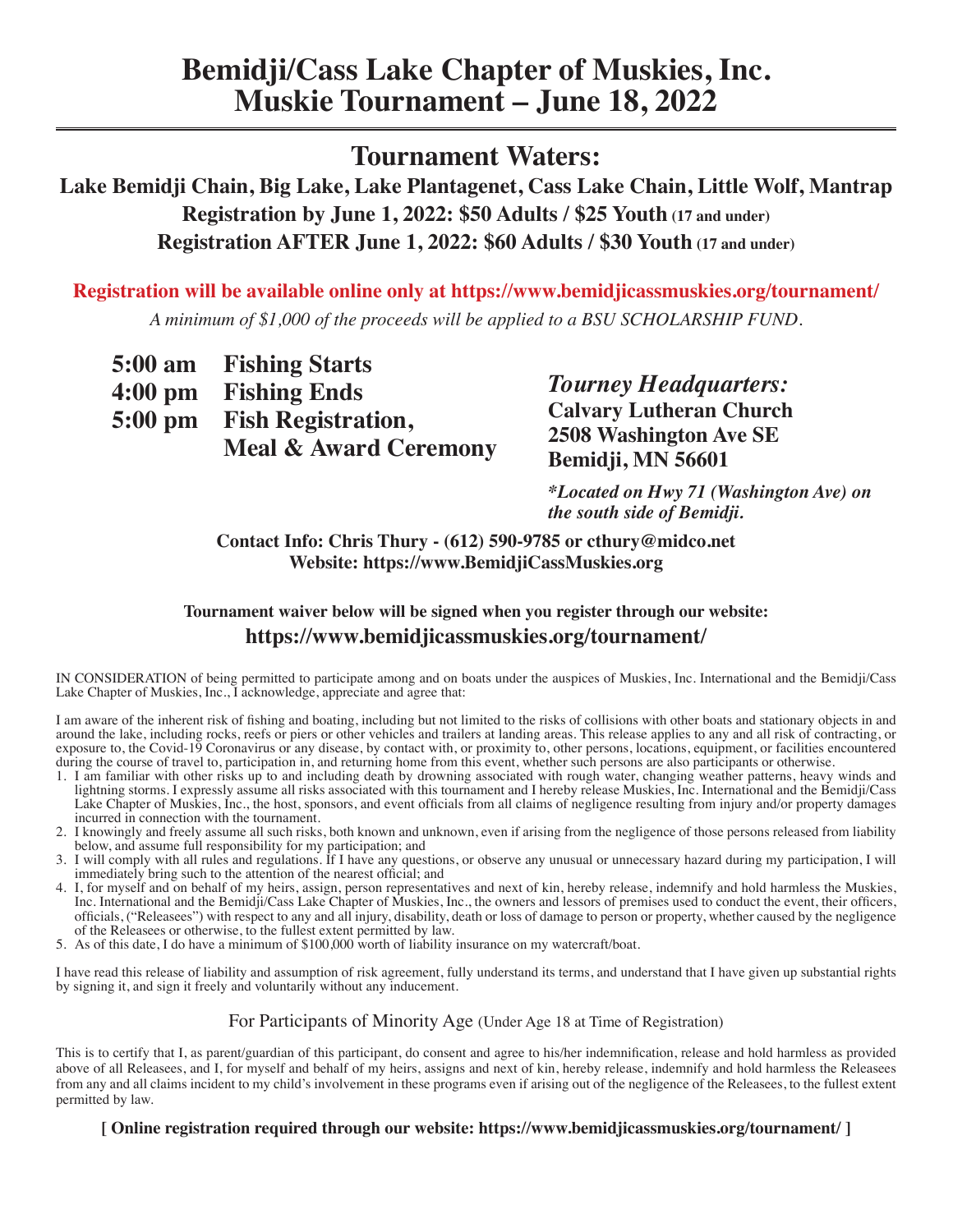# **Bemidji/Cass Lake Chapter of Muskies, Inc. Muskie Tournament**

## *Chapter Fundraiser* **June 18, 2022**

# **TOURNAMENT RULES:**

- 1. Tournament open to public (M.I. members and non-members) and limited to 200 contestants.
- 2. Tournament waters limited to Lake Bemidji and all connecting waters, Big Lake in Beltrami County, MN, Lake Plantagenet and Mantrap in Hubbard County, MN, the Cass Lake Chain and Little Wolf Lake in Cass County, MN.
- **3. \*\*No trailering of your boat from one lake to another will be allowed during tournament hours. The lake or chain you start fishing on, is where your boat must remain during your participation in the tournament.**
- **4. All fish must be caught during tournament hours of 5:00 am until 4:00 pm, June 18, 2022.**
- 5. A **digital** photo of the contestant with the fish and contest placard visible (while holding fish and also on a bump board) for each legal fish must be taken in addition to filling out the Fish Registration form. Cell phone images will be accepted and can be texted to Chris Thury at (612) 590-9785.
- **6. All Fish Registration forms & photos must be turned in by 5:00 pm at the Drop-off location: Calvary Lutheran Church 2508 Washington Ave SE Bemidji, MN 56601**
- **7. \*\*Please turn in all Fish Registration forms to tournament director regardless of size of fish caught or at a minimum notify our tournament director of fish caught if you're not attending award ceremony.**
- 8. Guides must also be registered contestants.
- 9. All fish must be caught, handled and released by legal methods according to state fishing laws and regulations.
- 10. Fish must be witnessed swimming away healthy & unaided upon release.
- 11. No Live Bait can be used.
- 12. Entrants must play the fish by himself/herself. Only assistance will be in netting fish.
- 13. Muskie must have a 40-inch minimum length to qualify. 14 points, plus one (1) point per inch and one half (.5) point per half-inch for each inch/halfinch thereafter.
- 14. One Tournament Contestant must witness and measure fish. Witnessing contestant must fill out & sign Fish Registration form.
- 15. Ties will be broken by time recorded on the Fish Registration form when turned in at Tournament Headquarters.
- 16. No fish may be taken to a scale or transported.
- 17. Tournament is strictly Catch & Release. No kept fish will be allowed for points.
- 18. Boats must be in compliance with all Coast Guard and state laws & regulations.
- 19. Tournament contestants must display appropriate conduct at all times. Inappropriate conduct at boat accesses or on the water will result in disqualification.
- 20. All entrants may be subject to a specialized lie detector test at the discretion of the tournament committee.
- 21. Any protest of violation of tournament rules must be presented to the Tournament Committee in writing prior to awarding the winning prizes (5:00pm, June 18, 2022) at Tournament Headquarters.
- 22. All decisions of the Tournament Committee are final.
- 23. The Tournament Committee and Bemidji/Cass Lake Chapter of M.I. are not responsible for any lost or stolen items before, during or after day of tournament.

## **CHAPTER CHALLENGE RULES**

- 1. \$50 Chapter Challenge entrance fee must be paid by each participating M.I. Chapter by June 18, 2022. *All Chapter Challenge proceeds will be donated to Bemidji State University Fisheries/ Biology Scholarship Fund in the name of the winning Chapter.*
- 2. All Chapter Challenge participants must be registered Tournament anglers.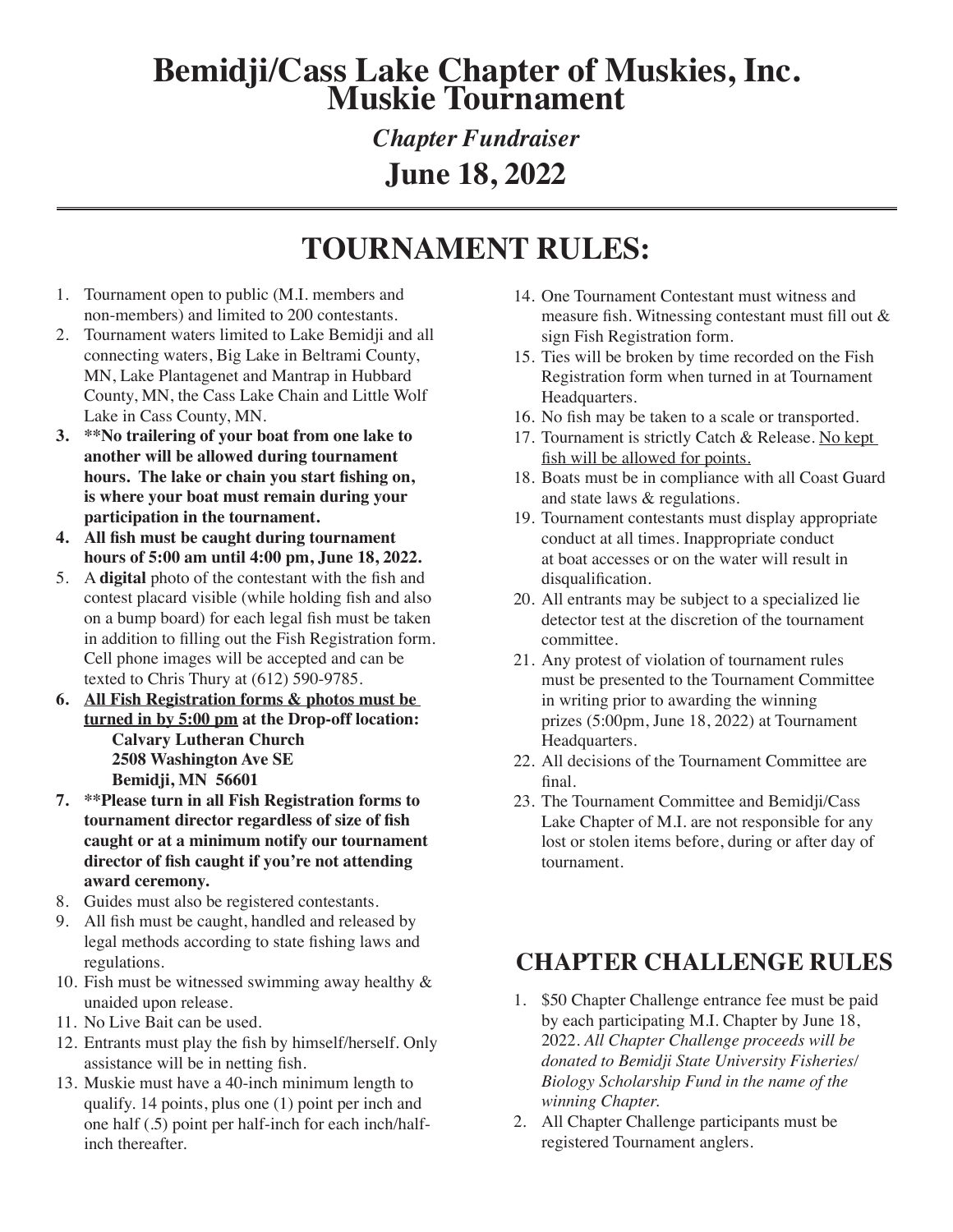# **Bemidji/Cass Lake Chapter of Muskies, Inc. Muskie Tournament** *•* **June 18, 2022**

*This form and photos must be turned in by 5:00pm at the drop-off location to be valid. No exceptions.*

| Fish $#1$                      | Chapter Number: ______________ (if participating in Chapter Challenge)                                                                                                                                                                                                 |                  |                                                                            |
|--------------------------------|------------------------------------------------------------------------------------------------------------------------------------------------------------------------------------------------------------------------------------------------------------------------|------------------|----------------------------------------------------------------------------|
|                                | Fish Length _________________ inches (Nearest 1/2 inch)                                                                                                                                                                                                                | Lake Caught:     | the control of the control of the control of the control of the control of |
|                                |                                                                                                                                                                                                                                                                        | Species of fish: | True Muskellunge                                                           |
| <b>Witness:</b> (One required) |                                                                                                                                                                                                                                                                        | (circle one)     | Hybrid                                                                     |
|                                | Angler.                                                                                                                                                                                                                                                                |                  |                                                                            |
|                                |                                                                                                                                                                                                                                                                        |                  |                                                                            |
| Fish $#2$                      | <b>Chapter Number:</b> ______________ (if participating in Chapter Challenge)                                                                                                                                                                                          |                  |                                                                            |
|                                | Fish Length inches (Nearest 1/2 inch)                                                                                                                                                                                                                                  | Lake Caught:     |                                                                            |
|                                |                                                                                                                                                                                                                                                                        | Species of fish: | True Muskellunge                                                           |
| <b>Witness:</b> (One required) |                                                                                                                                                                                                                                                                        | (circle one)     | Hybrid                                                                     |
|                                | Angler.                                                                                                                                                                                                                                                                |                  |                                                                            |
|                                |                                                                                                                                                                                                                                                                        |                  |                                                                            |
| Fish $#3$                      | <b>Chapter Number:</b> ______________ (if participating in Chapter Challenge)                                                                                                                                                                                          |                  |                                                                            |
|                                | Fish Length _______________ inches (Nearest 1/2 inch) Lake Caught:                                                                                                                                                                                                     |                  | the control of the control of the control of the control of the control of |
|                                |                                                                                                                                                                                                                                                                        | Species of fish: | True Muskellunge                                                           |
| <b>Witness:</b> (One required) |                                                                                                                                                                                                                                                                        | (circle one)     | Hybrid                                                                     |
|                                | Angler. <b>Manual Angler</b> Signature: <b>Manual Angler</b> Signature: <b>Manual Angler</b> Signature: <b>Manual Angler</b> Signature: <b>Manual Angler</b> Signature: <b>Manual Angler</b> Signature: <b>Manual Angler</b> Signature: <b>Manual Angler</b> Signature |                  |                                                                            |
|                                |                                                                                                                                                                                                                                                                        |                  |                                                                            |
| Fish $#4$                      | <u> 1989 - Johann Stoff, deutscher Stoffen und der Stoffen und der Stoffen und der Stoffen und der Stoffen und der</u><br>Chapter Number: ____________ (if participating in Chapter Challenge)                                                                         |                  |                                                                            |
|                                | Fish Length _________________ inches (Nearest 1/2 inch)                                                                                                                                                                                                                | Lake Caught:     |                                                                            |
|                                |                                                                                                                                                                                                                                                                        | Species of fish: | True Muskellunge                                                           |
| <b>Witness:</b> (One required) |                                                                                                                                                                                                                                                                        | (circle one)     | Hybrid                                                                     |
|                                | Angler.                                                                                                                                                                                                                                                                |                  |                                                                            |
|                                |                                                                                                                                                                                                                                                                        |                  |                                                                            |